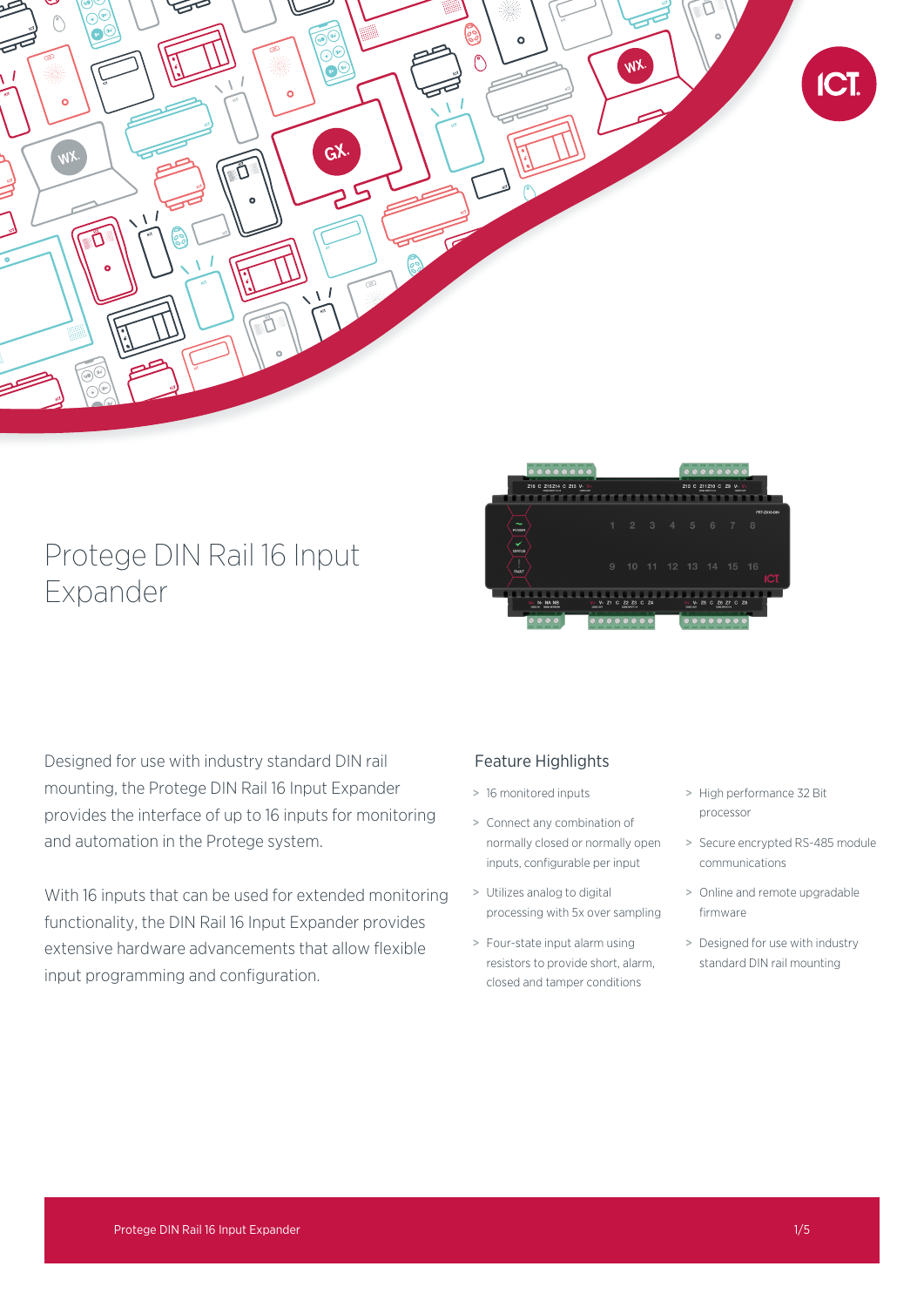# Connectivity and System Expansion

Expanding the Protege system with local inputs and outputs allows convenient, cost-effective expansion with the following additional benefits:

- > 16 inputs can be assigned to any 4 areas in the system each being processed using different options or features
- > Address configuration of the input expander is achieved using the address programming feature of the Protege system controller

# Power Supply

Device power is supplied from a 12VDC input. Ultra low current requirements ensure cost-effective power distribution.

# Upgradable Firmware

Utilizing the latest flash technology and high performance communication mediums, the firmware can be updated via the Protege interface.

# Communication

A single RS-485 communication interface port used for all network communication functions and interconnection to other modules.

# LED Indicators

The input expander features comprehensive diagnostic indicators that can aid in diagnosing faults and conditions. LED indicators on the input expander include:

- > Status indicator
- > Fault indicator
- > Power indicator
- > Input indicators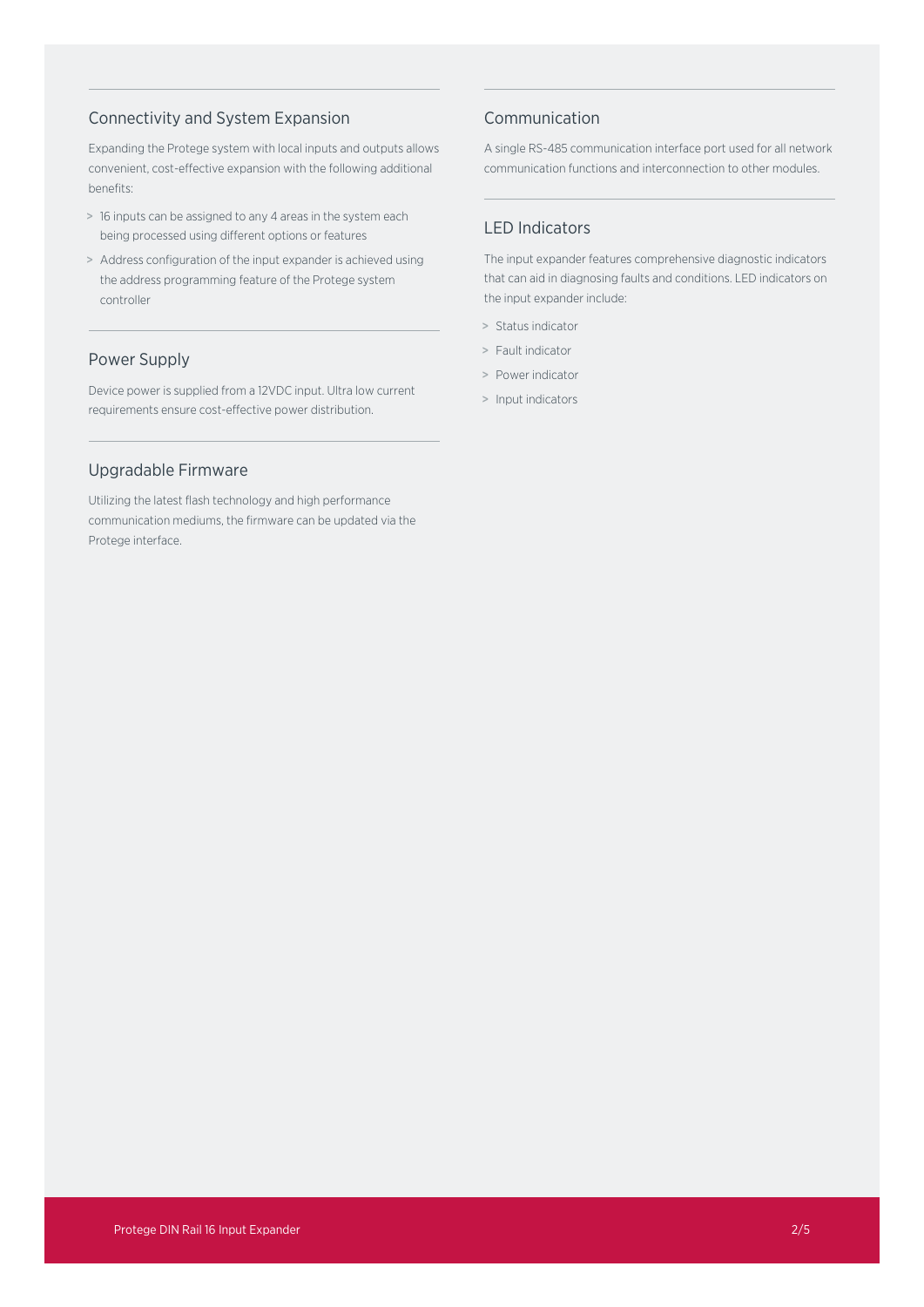# Technical Specifications

| <b>Ordering Information</b>               |                                                                          |
|-------------------------------------------|--------------------------------------------------------------------------|
| PRT-ZX16-DIN                              | Protege DIN Rail 16 Input Expander                                       |
| <b>Power Supply</b>                       |                                                                          |
| DC Input Voltage                          | $11-14VDC$                                                               |
| DC Output Voltage<br>(DC IN Pass-Through) | 10.83-14.0VDC 0.7A (Typical) Electronic Shutdown at 1.1A                 |
| Operating Current                         | 80mA (Typical)                                                           |
| Total Combined Current*                   | 3A (Max)                                                                 |
| Low Voltage Cutout                        | 8.7VDC                                                                   |
| Low Voltage Restore                       | 10.5VDC                                                                  |
| Communication                             |                                                                          |
| RS-485                                    | Module Network                                                           |
| <b>Inputs</b>                             |                                                                          |
| Inputs                                    | 16 High Security Monitored Inputs (10ms to 1hr Input Speed Programmable) |
| Trouble Inputs                            | 16                                                                       |
| <b>Dimensions</b>                         |                                                                          |
| Dimensions (L x W x H)                    | 156 x 90 x 60mm (6.14 x 3.54 x 2.36")                                    |
| Net Weight                                | 280g (9.9oz)                                                             |
| Gross Weight                              | 350g (12.3oz)                                                            |
| <b>Operating Conditions</b>               |                                                                          |
| <b>Operating Temperature</b>              | UL/ULC 0° to 49°C (32° to 120°F) : EU EN -10° to 55°C (14° to 131°F)     |
| Storage Temperature                       | -10° to 85°C (14° to 185°F)                                              |
| Humidity                                  | 0%-93% non-condensing, indoor use only (relative humidity)               |
| Mean Time Between Failures (MTBF)         | 784,316 hours (calculated using RFD 2000 (UTE C 80-810) Standard)        |

\* The total combined current refers to the current that will be drawn from the external power supply to supply the expander and any devices connected to its outputs. The auxiliary outputs are directly connected via thermal resettable fuses to the N+ N- input terminals, and the maximum current is governed by the trip level of these fuses.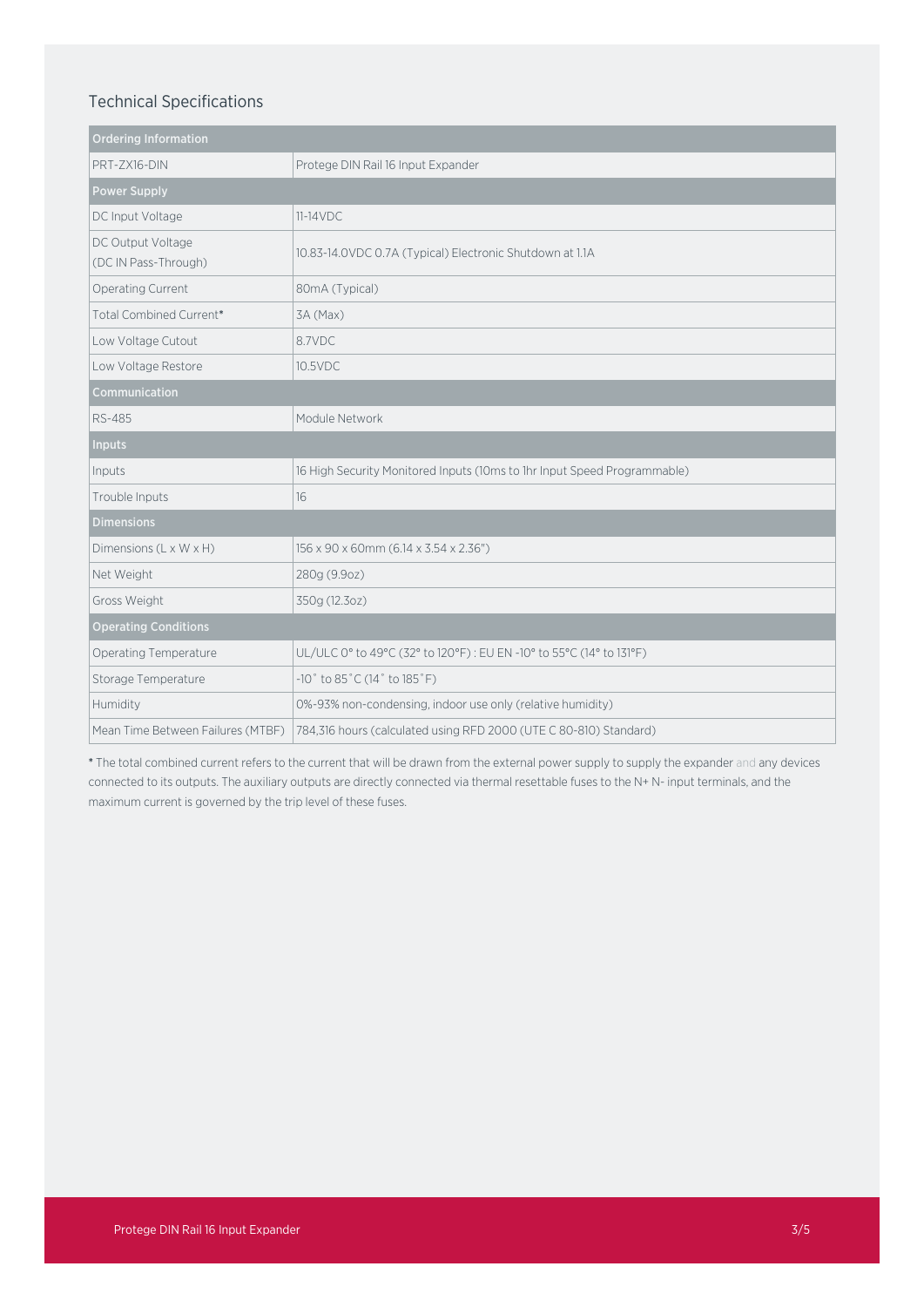## Regulatory Notices

## RCM (Australian Communications and Media Authority (ACMA))

This equipment carries the RCM label and complies with EMC and radio communications regulations of the Australian Communications and Media Authority (ACMA) governing the Australian and New Zealand (AS/NZS) communities.

## CE – Compliance with European Union (EU)

Conforms where applicable to European Union (EU) Low Voltage Directive (LVD) 2014/35/EU, Electromagnetic Compatibility (EMC) Directive 2014/30/EU, Radio Equipment Directive (RED)2014/53/EU and RoHS Recast (RoHS2) Directive: 2011/65/EU + Amendment Directive (EU) 2015/863.

This equipment complies with the rules of the Official Journal of the European Union, for governing the Self Declaration of the CE Marking for the European Union as specified in the above directives.

Security Grade 4, Environmental Class II, EN 50131-1:2006+A2:2017, EN 50131-3:2009, EN 50131-6:2008+A1:2014, EN 50131-10:2014, EN 50136-1:2012, EN 50136-2:2013, EN 60839-11-1:2013, Power frequency magnetic field immunity tests EN 61000-4-8, Readers Environmental Class: IVA, IK07.

## UK Conformity Assessment (UKCA) Mark

This equipment carries the UKCA label and complies with all applicable standards.

### UL/ULC (Underwriters Laboratories)

- > UL1610 for Central-Station Burglar-Alarm Units
- > UL294 for Access Control System Units
- > CAN/ULC S304 for Signal Receiving Centre and Premise Burglar Alarm Control Units
- > CAN/ULC S319 for Electronic Access Control Systems
- > CAN/ULC S559 for Fire Signal Receiving Centres and Systems

## Federal Communications Commission (FCC)

FCC Rules and Regulations CFR 47, Part 15, Class A.

This equipment complies with the limits for a Class A digital device, pursuant to Part 15 of the FCC rules. Operation is subject to the following two conditions: (1) This device may not cause harmful interference; (2) This device must accept any interference received, including interference that may cause undesired operation.

## Industry Canada

#### ICES-003

This is a Class A digital device that meets all requirements of the Canadian Interference-Causing Equipment Regulations. Cet appareil numérique de la classe A est conforme à la norme NMB-003 du Canada.

## CAN ICES-3 (A)/NMB-3(A)

> For a full regulatory and approval list please visit the ICT website.